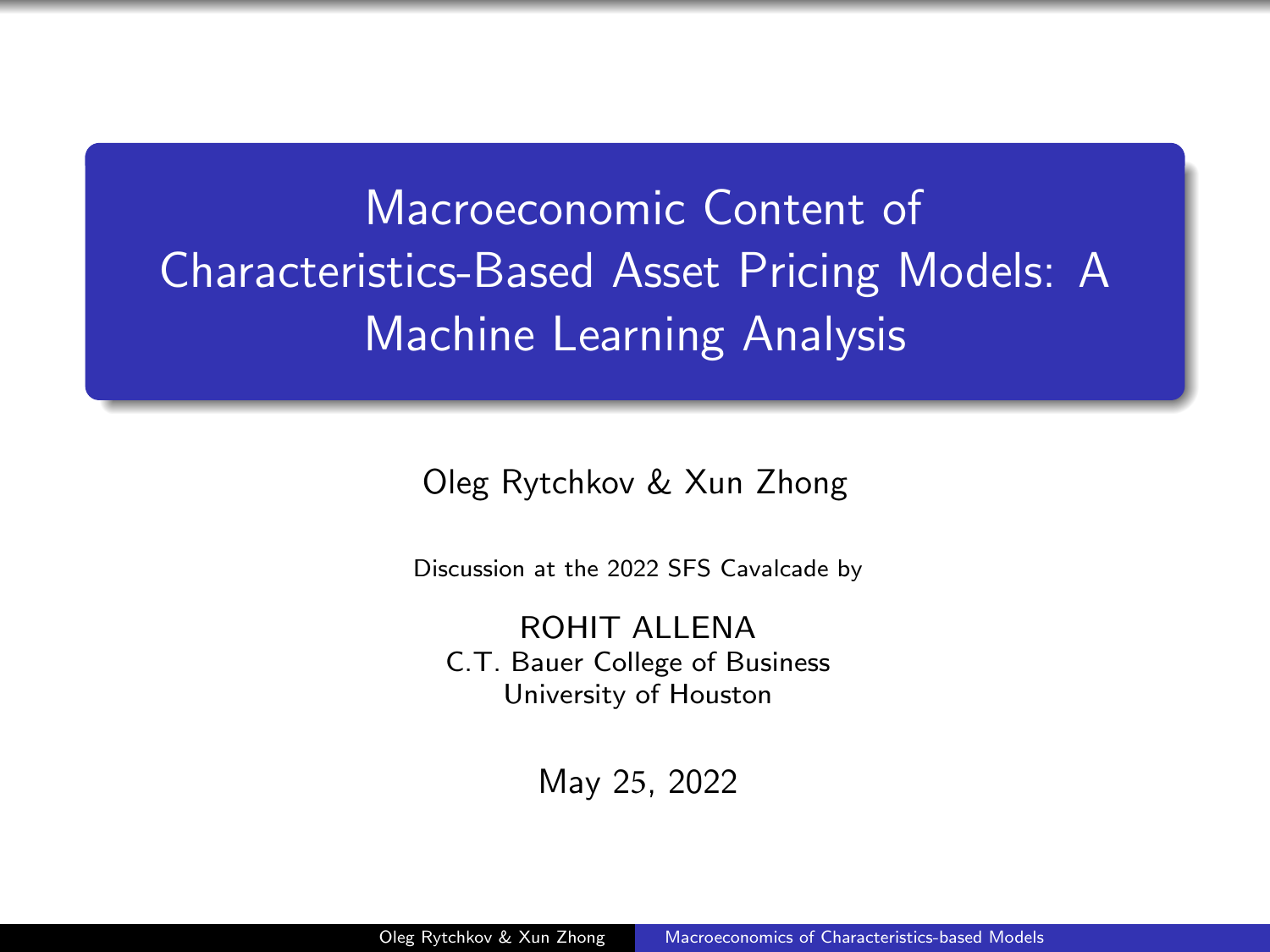Numerous characteristics-based factor models (CFM) are available

▶ Examples: Fama & French (1992,2015), Hou, Xue, and Zhang (2015), Stambaugh & Yuan (2017), Barillas & Shanken (2018)

Economic motivation behind these CFMs is less clear

- $\blacktriangleright$  The ICAPM gives researchers the factor-fishing license
- ▶ Empirical success  $+$  ICAPM-license  $\implies$  CFMs are widely popular

This paper: Investigates whether CFMs are related to macroeconomic factors

- ▶ Estimates SDFs of popular CFMs
- ▶ Regresses SDFs on a wide range of macroeconomic factors
- $\blacktriangleright$  Tests whether  $R_{OOS}^2$  of the SDF regressions are significant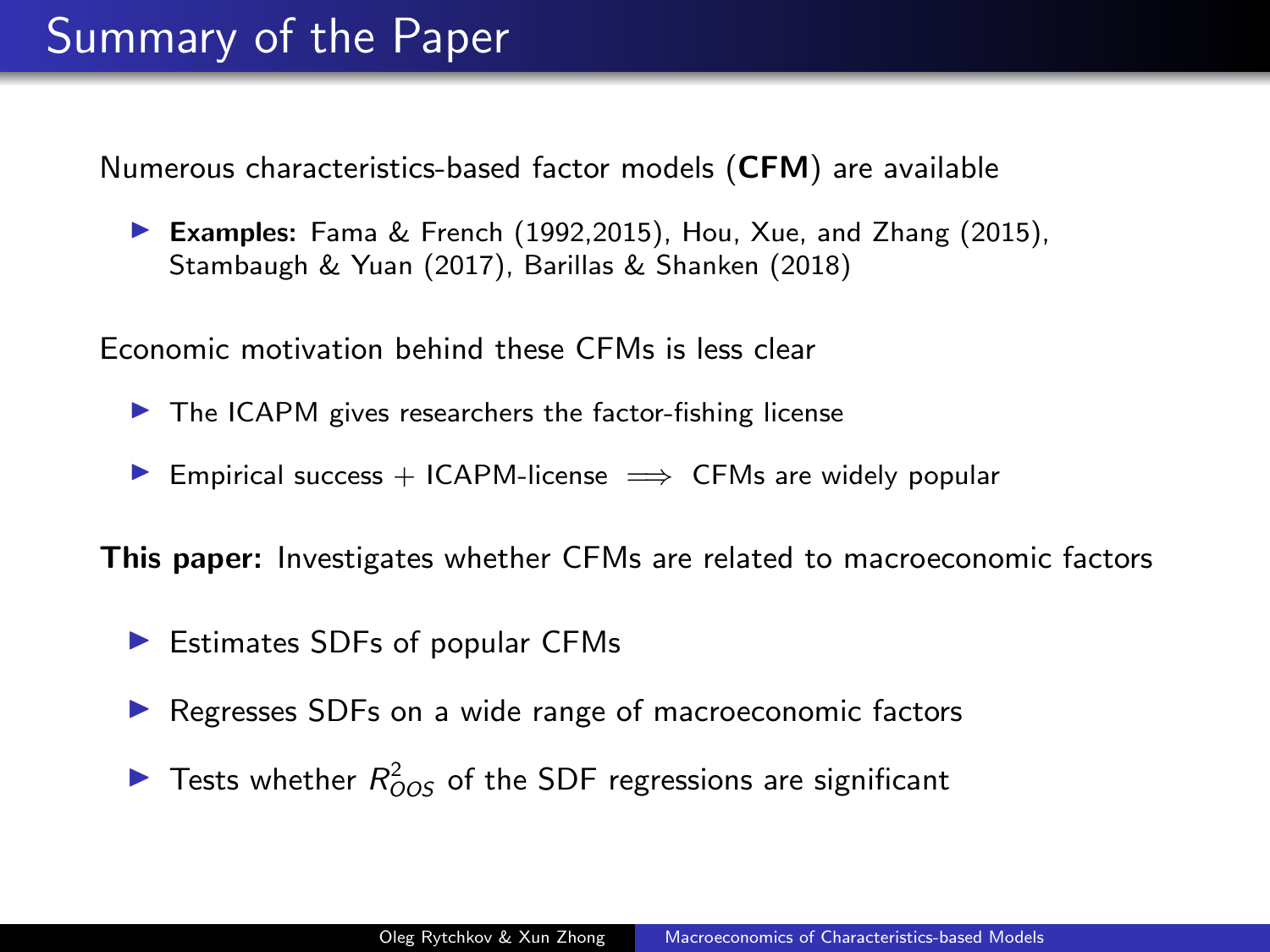#### Main findings:

- 1. The paper decomposes SDFs of CFM as  $SDF = Mkt-SDF + Non-Mkt-SDF$
- 2. Non-Mkt-SDFs of all CFMs are unrelated to macroeconomic factors
- 3. That is,  $R^2_{OOS}$ s in the **Elastic-Net** regressions of the Non-Mkt-SDFs on macroeconomic factors are not significant
- 4. Thus, the paper argues that CFMs do not have macroeconomic motivation beyond the market factor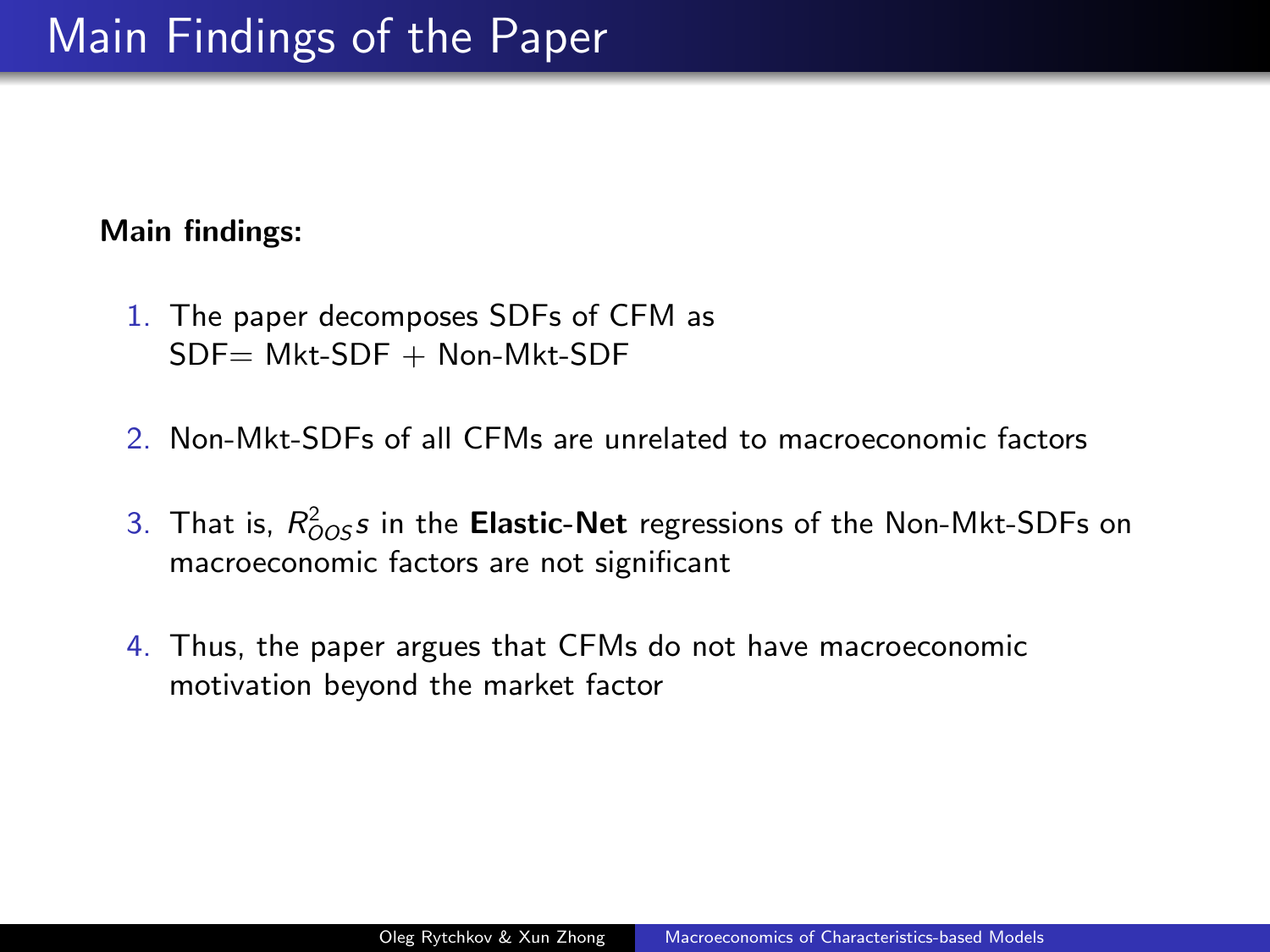- 1. Convincing readers that CFMs do not have macroeconomic content at all will be an uphill task
- 2. Even if the paper can successfully establish that CFMs do not have macroeconomic motivation, it is unclear how this helps in
	- 2.1 Validating/Invalidating CFMs
	- 2.2 Understanding whether the success of CFMs is due to "characteristics" or "risk"
- 3. The contribution appears limited in terms of both economics and econometrics
- 4. So, the authors benefit from motivating the paper in a completely different direction that provides clear economic/asset pricing takeaways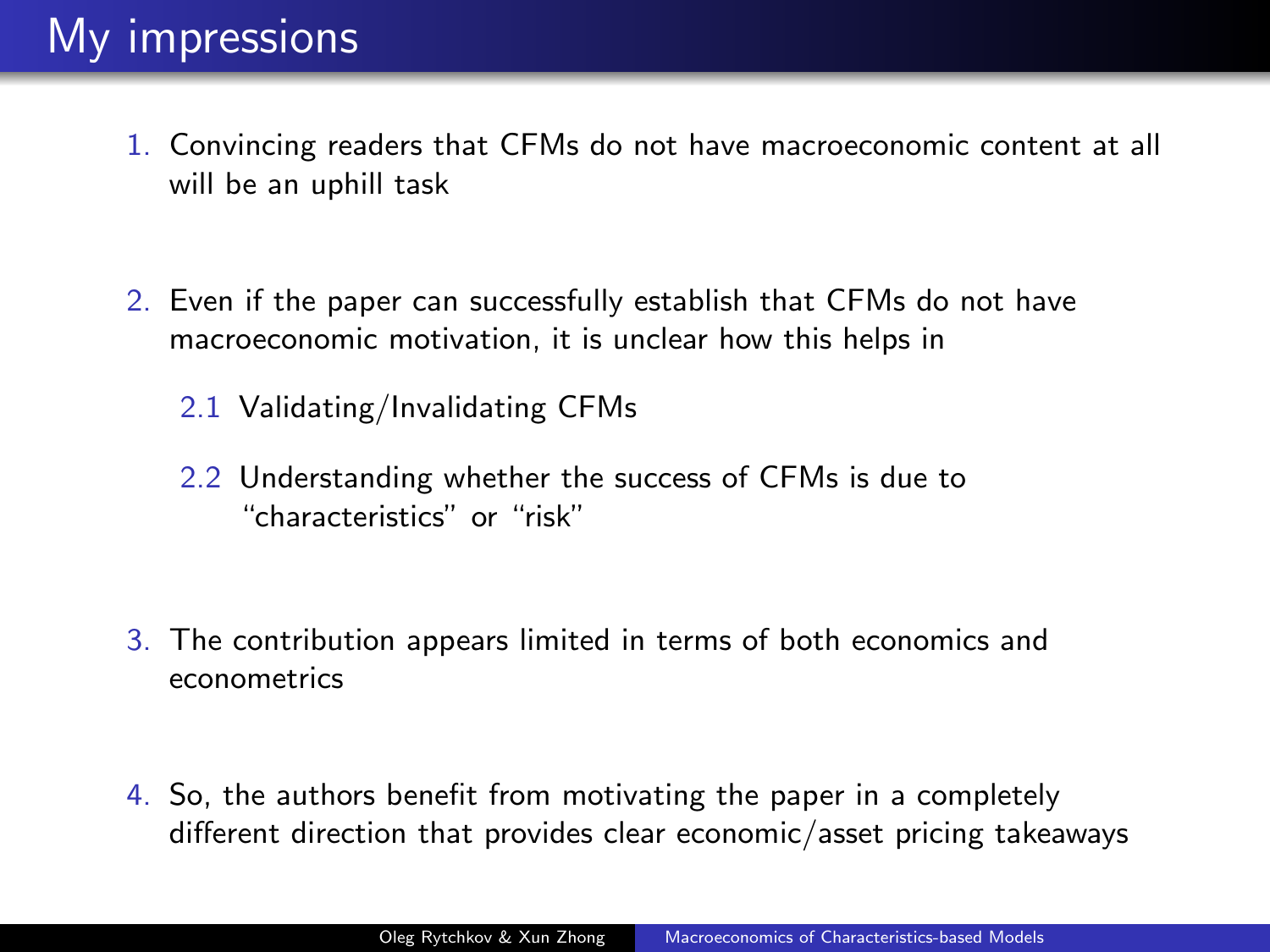# Why convincing that CFMs do not have macroeconomic content will be difficult?

- 1. Momentum shown to be related to business cycles (Chordia & Shivakumar (JF 2002) )
- 2. The macroeconomic factor "Industrial production growth" explains more than half of momentum profits Liu and Zhang (RFS 2008)
- 3. HML and SMB are correlated with innovation in investment opportunity variables Petkova (JF 2005)

Thus, empirically, convincing that CFMs do not relate to macroeconomic factors would be difficult

Of course, authors differently focus on

- 1. SDFs rather than individual factors
- 2. non-market SDFs rather than SDFs

But still reconciling the paper results with existing findings is important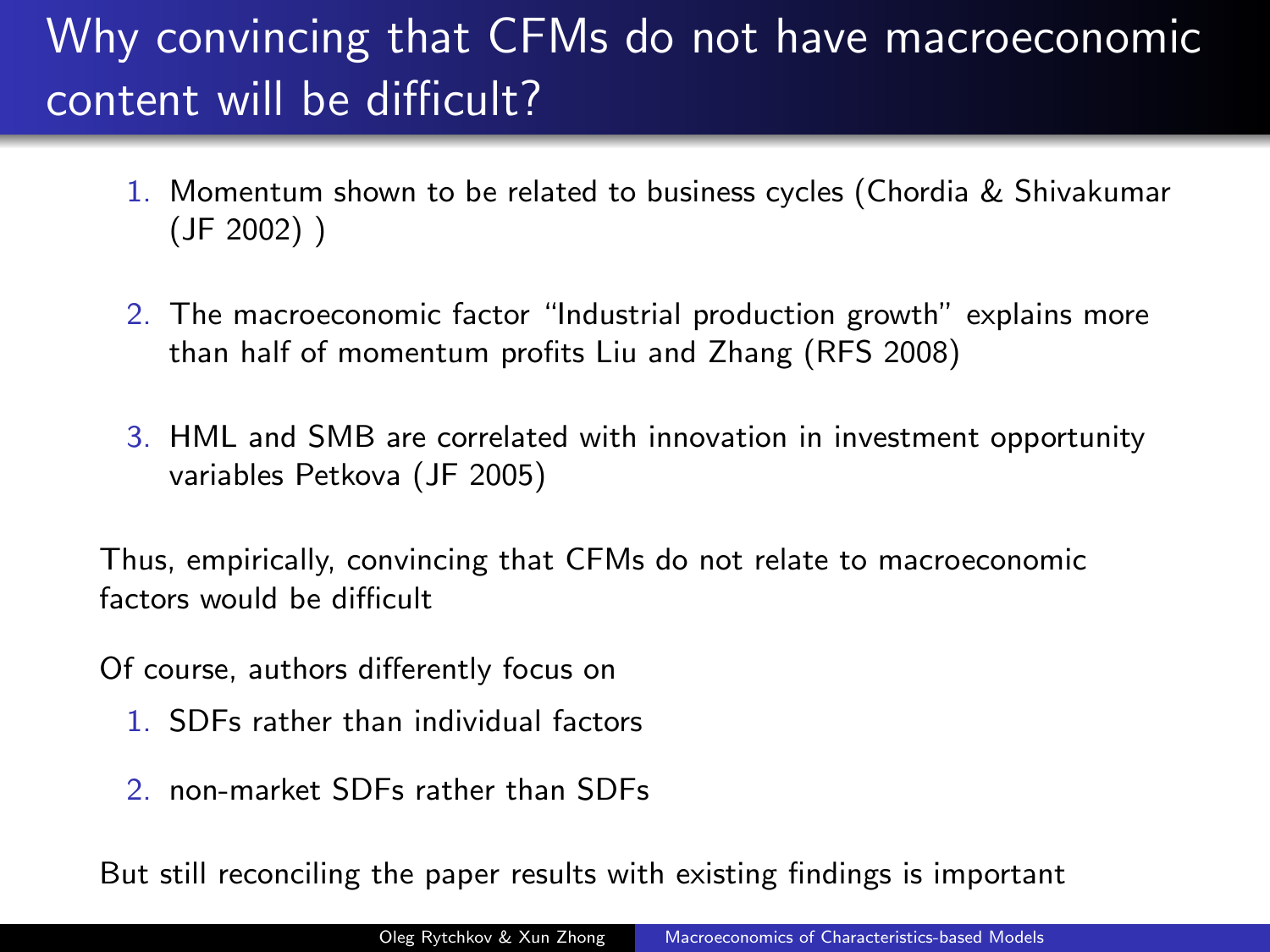## Why convincing that CFMs do not have macroeconomic content will be difficult?

Authors document insignificant  $R^2_{OOS}$  in the Elastic-net regression of non-mkt-SDF on a large of macroeconomic factors

But this will not rule out the possibility that macroeconomic factors non-linearly impact SDFs

Why non-linearity is expected in "linear factor models?"

1. Because factors are characteristics-sorted portfolios and the sorting procedure is highly non-linear

 $\mathsf{Suggestion}\colon$  Investigate  $R^2_{OOS}$ s of non-linear models such as Random Forests or Neural Nets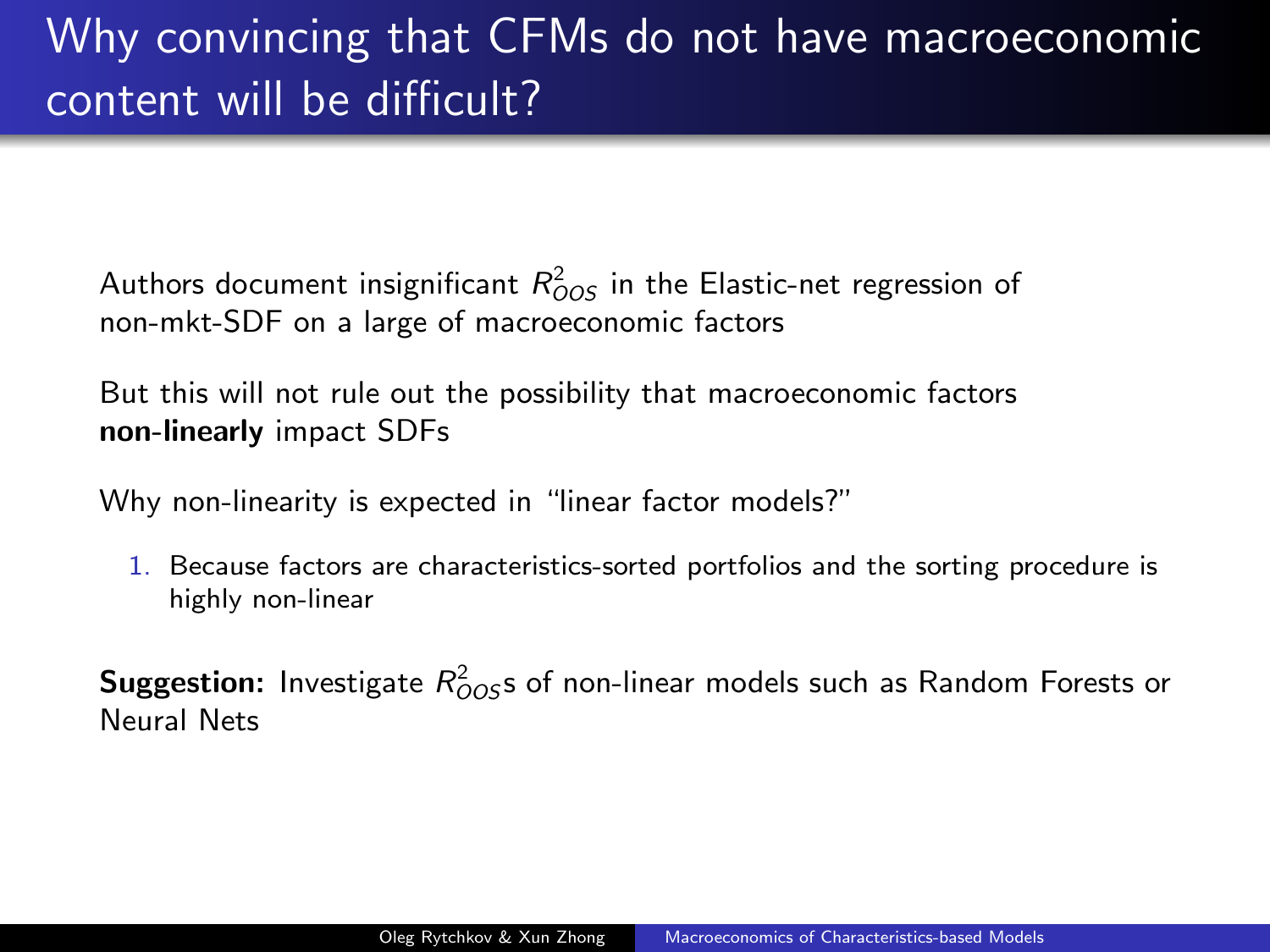## Why convincing that CFMs do not have macroeconomic content will be difficult?

(GMM-Based) Estimated SDFs are usually very imprecise

Thus, uncovering the true role of macroeconomic factors would be extremely difficult

Suggestion: Rather than estimating SDF via GMM, estimate it more precisely (by penalizing factor loadings) using Machine Learning

Suggestion: Establish that the estimated SDF is precise enough to make inferences

Minor points: Come up with better explanations for

- $\triangleright$  Why macroeconomic variables like S&P P/E ratio, S&P dividend yield, S&P industrials are excluded from the data?
- $\triangleright$  Why AR(1), rather than VAR(1), innovations are considered for constructing macroeconomic factors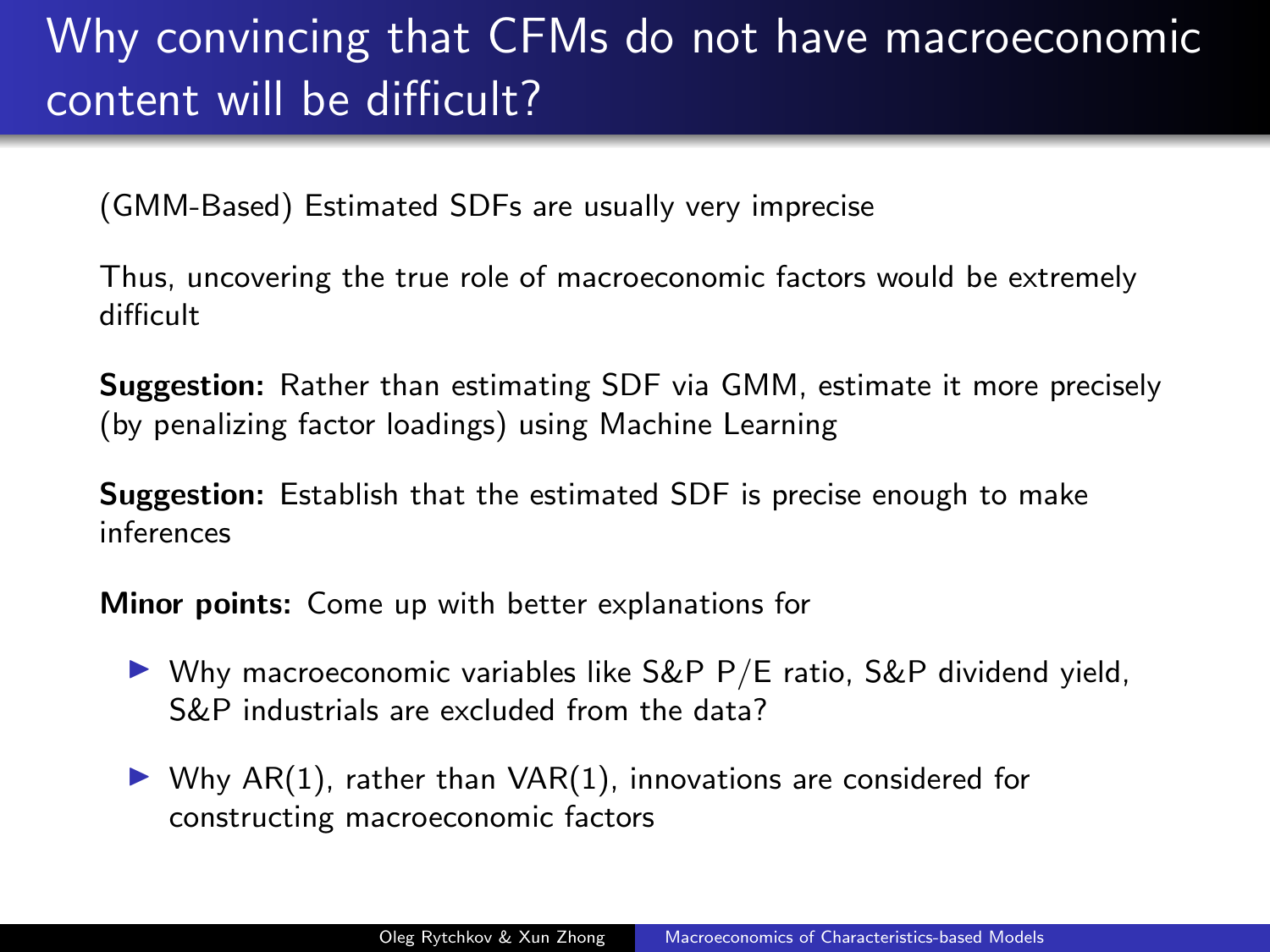#### Why coming up with a better motivation is important?

Even if the paper ends up rigorously documenting that CFMs do not have macroeconomic interpretation, the economic message is still unclear

Related papers that have clear economic message

- 1. Kelly, Pruitt, and Su (JFE 2019): Characteristics are covariances
- 2. Boons (JFE 2016): Factor models are consistent with ICAPM sign restrictions
- 3. Chen, Pelger, and Zhu (2021): Macroeconomic-based SDF explains cross-section of expected returns much better than existing SDFs

Thus, it is important to come up with a better motivation explaining

- 1. Why documenting no association between CFMS and macroeconomic factors is important?
- 2. Would that invalidate existing CFMs?
- 3. Or would that challenge our existing interpretations of CFMs?